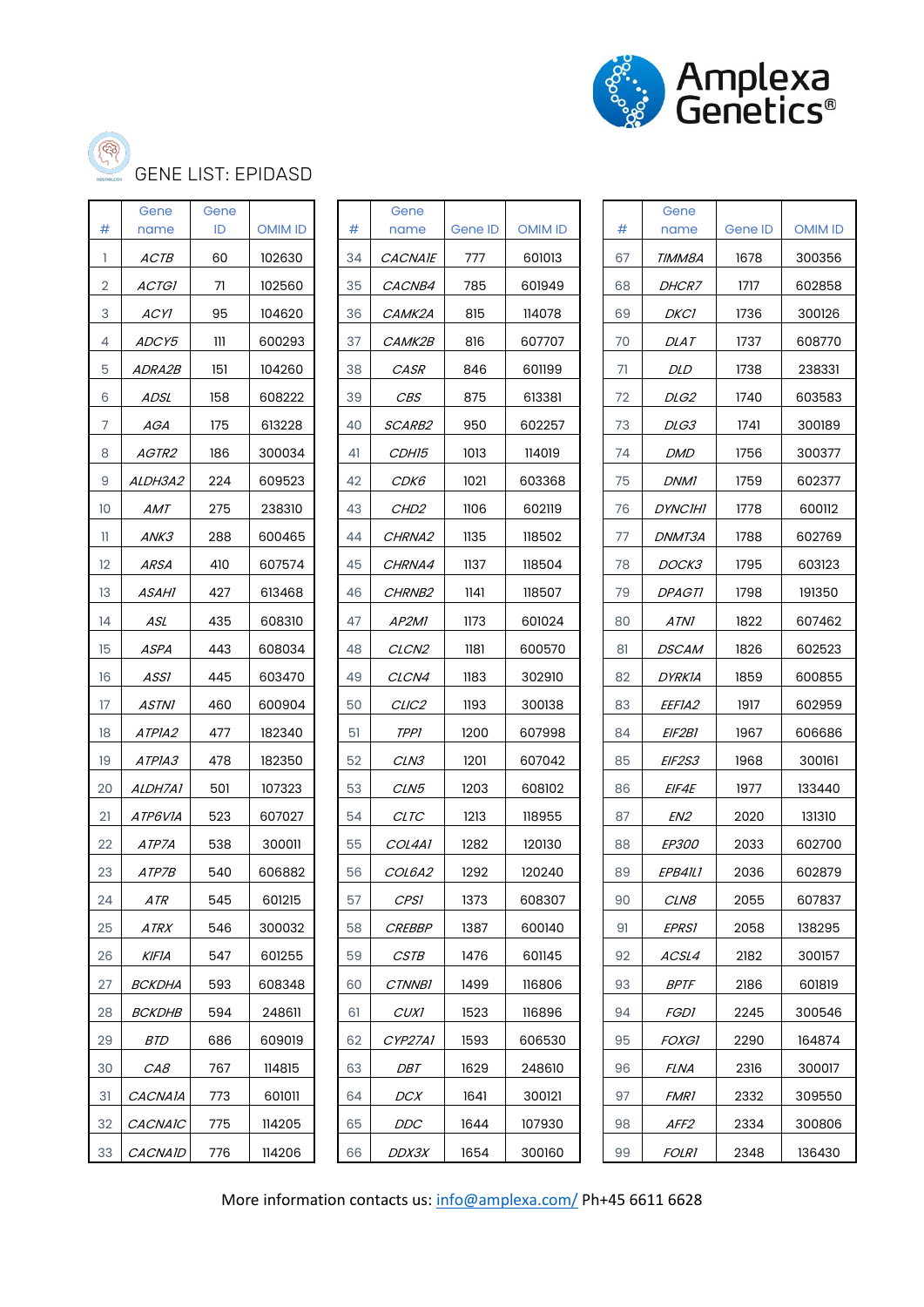

# GENE LIST: EPIDASD

| #   | Gene<br>name  | Gene<br>ID | <b>OMIM ID</b> | #   | Gene<br>name       | Gene ID | <b>OMIM ID</b> | #   | Gene<br>name      | Gene ID | <b>OMIM ID</b> |
|-----|---------------|------------|----------------|-----|--------------------|---------|----------------|-----|-------------------|---------|----------------|
| 100 | <b>MTOR</b>   | 2475       | 601231         | 133 | HSD17B10           | 3028    | 300256         | 166 | KIF5C             | 3800    | 604593         |
| 101 | <b>FUCA1</b>  | 2517       | 612280         | 134 | HAL                | 3034    | 609457         | 167 | <b>KIF11</b>      | 3832    | 148760         |
| 102 | <b>GABBRI</b> | 2550       | 603540         | 135 | <b>HCCS</b>        | 3052    | 300056         | 168 | LICAM             | 3897    | 308840         |
| 103 | GABRA1        | 2554       | 137160         | 136 | <b>HCFC1</b>       | 3054    | 300019         | 169 | <i>AFF3</i>       | 3899    | 601464         |
| 104 | GABRA3        | 2556       | 305660         | 137 | <b>HEXA</b>        | 3073    | 606869         | 170 | LAMP <sub>2</sub> | 3920    | 309060         |
| 105 | GABRA5        | 2558       | 137142         | 138 | HIVEP <sub>2</sub> | 3097    | 143054         | 171 | <b>LRPI</b>       | 4035    | 107770         |
| 106 | GABRB2        | 2561       | 600232         | 139 | <b>HNRNPU</b>      | 3192    | 602869         | 172 | LRP <sub>2</sub>  | 4036    | 600073         |
| 107 | GABRB3        | 2562       | 137192         | 140 | HOXA1              | 3198    | 142955         | 173 | LRP4              | 4038    | 604270         |
| 108 | <b>GABRD</b>  | 2563       | 137163         | 141 | <b>HPRT1</b>       | 3251    | 308000         | 174 | LSS               | 4047    | 600909         |
| 109 | GABRG2        | 2566       | 137164         | 142 | <b>HRAS</b>        | 3265    | 190020         | 175 | MAN2BI            | 4125    | 609458         |
| 110 | GALNT2        | 2590       | 602274         | 143 | <b>NDSTI</b>       | 3340    | 600853         | 176 | MANBA             | 4126    | 609489         |
| 111 | <b>GALT</b>   | 2592       | 606999         | 144 | IDH <sub>2</sub>   | 3418    | 147650         | 177 | <b>MAOA</b>       | 4128    | 309850         |
| 112 | GAMT          | 2593       | 601240         | 145 | IDS                | 3423    | 300823         | 178 | MECP <sub>2</sub> | 4204    | 300005         |
| 113 | GATM          | 2628       | 602360         | 146 | <b>IDUA</b>        | 3425    | 252800         | 179 | MEF2C             | 4208    | 600662         |
| 114 | GBA           | 2629       | 606463         | 147 | <b>IGBPI</b>       | 3476    | 300139         | 180 | <b>MIDI</b>       | 4281    | 300552         |
| 115 | GCDH          | 2639       | 608801         | 148 | <b>IGFI</b>        | 3479    | 147440         | 181 | KMT2A             | 4297    | 159555         |
| 116 | GCHI          | 2643       | 600225         | 149 | <b>IGFIR</b>       | 3480    | 147370         | 182 | <b>MOCSI</b>      | 4337    | 603707         |
| 117 | GCSH          | 2653       | 238330         | 150 | ITPA               | 3704    | 147520         | 183 | MOCS2             | 4338    | 603708         |
| 118 | <b>GDII</b>   | 2664       | 300104         | 151 | <b>ITPRI</b>       | 3708    | 147265         | 184 | <b>MPI</b>        | 4351    | 154550         |
| 119 | GK            | 2710       | 300474         | 152 | IVD                | 3712    | 607036         | 185 | <b>MTHFR</b>      | 4524    | 607093         |
| 120 | GPC3          | 2719       | 300037         | 153 | <b>ANOSI</b>       | 3730    | 300836         | 186 | <b>MTR</b>        | 4548    | 156570         |
| 121 | GLDC          | 2731       | 238300         | 154 | <b>KARSI</b>       | 3735    | 601421         | 187 | <b>MMUT</b>       | 4594    | 609058         |
| 122 | GLRA1         | 2741       | 138491         | 155 | <b>KCNA1</b>       | 3736    | 176260         | 188 | <b>MYCN</b>       | 4613    | 164840         |
| 123 | <b>GLRB</b>   | 2743       | 138492         | 156 | <b>KCNA2</b>       | 3737    | 176262         | 189 | <b>NAGLU</b>      | 4669    | 609701         |
| 124 | <b>GLUDI</b>  | 2746       | 138130         | 157 | <b>KCNB1</b>       | 3745    | 600397         | 190 | <b>NDP</b>        | 4693    | 300658         |
| 125 | <i>GNAO1</i>  | 2775       | 139311         | 158 | <b>KCNC1</b>       | 3746    | 176258         | 191 | <b>NDUFA1</b>     | 4694    | 300078         |
| 126 | GRIA3         | 2892       | 305915         | 159 | <b>KCND2</b>       | 3751    | 605410         | 192 | NF1               | 4763    | 613113         |
| 127 | GRID2         | 2895       | 602368         | 160 | <b>KCNHI</b>       | 3756    | 603305         | 193 | NFIX              | 4784    | 164005         |
| 128 | GRIK2         | 2898       | 138244         | 161 | <b>KCNJI0</b>      | 3766    | 602208         | 194 | NHS               | 4810    | 300457         |
| 129 | <b>GRINI</b>  | 2902       | 138249         | 162 | <b>KCNMA1</b>      | 3778    | 600150         | 195 | CNO <sub>T3</sub> | 4849    | 604910         |
| 130 | GRIN2A        | 2903       | 138253         | 163 | <b>KCNQ2</b>       | 3785    | 602235         | 196 | <b>NPC1</b>       | 4864    | 607623         |
| 131 | GRIN2B        | 2904       | 138252         | 164 | KCNQ3              | 3786    | 602232         | 197 | NTRK2             | 4915    | 600456         |
| 132 | <b>GUSB</b>   | 2990       | 611499         | 165 | KIF2A              | 3796    | 602591         | 198 | <b>OCRL</b>       | 4952    | 300535         |

| #   | Gene<br>name     | Gene ID | <b>OMIM ID</b> | #                |
|-----|------------------|---------|----------------|------------------|
| 133 | <i>HSD17B10</i>  | 3028    | 300256         | 16(              |
| 134 | HAL              | 3034    | 609457         | 16 <sup>1</sup>  |
| 135 | HCCS             | 3052    | 300056         | 165              |
| 136 | <b>HCFCI</b>     | 3054    | 300019         | 16 <sub>3</sub>  |
| 137 | HEXA             | 3073    | 606869         | 17(              |
| 138 | <i>HIVEP2</i>    | 3097    | 143054         | 17               |
| 139 | <i>HNRNPU</i>    | 3192    | 602869         | 172              |
| 140 | HOXAI            | 3198    | 142955         | 17:              |
| 141 | <i>HPRTI</i>     | 3251    | 308000         | 174              |
| 142 | <i>HRAS</i>      | 3265    | 190020         | 175              |
| 143 | <i>NDSTI</i>     | 3340    | 600853         | 176              |
| 144 | IDH2             | 3418    | 147650         | 17 <sup>17</sup> |
| 145 | IDS              | 3423    | 300823         | 178              |
| 146 | IDUA             | 3425    | 252800         | 17 <sup>5</sup>  |
| 147 | <i>IGBPI</i>     | 3476    | 300139         | 18               |
| 148 | <i>IGFI</i>      | 3479    | 147440         | 18               |
| 149 | <i>IGFIR</i>     | 3480    | 147370         | 18:              |
| 150 | ITPA             | 3704    | 147520         | 18               |
| 151 | <i>ITPRI</i>     | 3708    | 147265         | 18               |
| 152 | IVD              | 3712    | 607036         | 18!              |
| 153 | ANOSI            | 3730    | 300836         | 180              |
| 154 | KARSI            | 3735    | 601421         | 18 <sup>1</sup>  |
| 155 | <i>KCNA1</i>     | 3736    | 176260         | 18               |
| 156 | <i>KCNA2</i>     | 3737    | 176262         | 18!              |
| 157 | KCNBI            | 3745    | 600397         | 190              |
| 158 | <i>KCNCI</i>     | 3746    | 176258         | 19               |
| 159 | <i>KCND2</i>     | 3751    | 605410         | 19:              |
| 160 | <b>KCNHI</b>     | 3756    | 603305         | 19:              |
| 161 | <i>KCNJ10</i>    | 3766    | 602208         | 19               |
| 162 | KCNMA1           | 3778    | 600150         | 19!              |
| 163 | <b>KCNQ2</b>     | 3785    | 602235         | 19(              |
| 164 | <i>KCNQ3</i>     | 3786    | 602232         | 19               |
| 16F | $V$ $I$ $E$ $2A$ | 2706    | 0.0501         | 10 <sub>1</sub>  |

| #   | Gene<br>name  | Gene ID | <b>OMIM ID</b> |  |  |
|-----|---------------|---------|----------------|--|--|
| 166 | KIF5C         | 3800    | 604593         |  |  |
| 167 | KIFII         | 3832    | 148760         |  |  |
| 168 | <i>LICAM</i>  | 3897    | 308840         |  |  |
| 169 | <i>AFF3</i>   | 3899    | 601464         |  |  |
| 170 | <i>LAMP2</i>  | 3920    | 309060         |  |  |
| 171 | LRPI          | 4035    | 107770         |  |  |
| 172 | <i>LRP2</i>   | 4036    | 600073         |  |  |
| 173 | <i>LRP4</i>   | 4038    | 604270         |  |  |
| 174 | LSS           | 4047    | 600909         |  |  |
| 175 | <i>MAN2B1</i> | 4125    | 609458         |  |  |
| 176 | MANBA         | 4126    | 609489         |  |  |
| 177 | MAOA          | 4128    | 309850         |  |  |
| 178 | <i>MECP2</i>  | 4204    | 300005         |  |  |
| 179 | <i>MEF2C</i>  | 4208    | 600662         |  |  |
| 180 | MIDI          | 4281    | 300552         |  |  |
| 181 | KMT2A         | 4297    | 159555         |  |  |
| 182 | <i>MOCSI</i>  | 4337    | 603707         |  |  |
| 183 | <i>MOCS2</i>  | 4338    | 603708         |  |  |
| 184 | MPI           | 4351    | 154550         |  |  |
| 185 | <i>MTHFR</i>  | 4524    | 607093         |  |  |
| 186 | MTR           | 4548    | 156570         |  |  |
| 187 | MMUT          | 4594    | 609058         |  |  |
| 188 | MYCN          | 4613    | 164840         |  |  |
| 189 | <i>NAGLU</i>  | 4669    | 609701         |  |  |
| 190 | NDP           | 4693    | 300658         |  |  |
| 191 | NDUFA1        | 4694    | 300078         |  |  |
| 192 | NFI           | 4763    | 613113         |  |  |
| 193 | NFIX          | 4784    | 164005         |  |  |
| 194 | NHS           | 4810    | 300457         |  |  |
| 195 | <i>CNOT3</i>  | 4849    | 604910         |  |  |
| 196 | NPC1          | 4864    | 607623         |  |  |
| 197 | NTRK2         | 4915    | 600456         |  |  |
| 198 | OCRL          | 4952    | 300535         |  |  |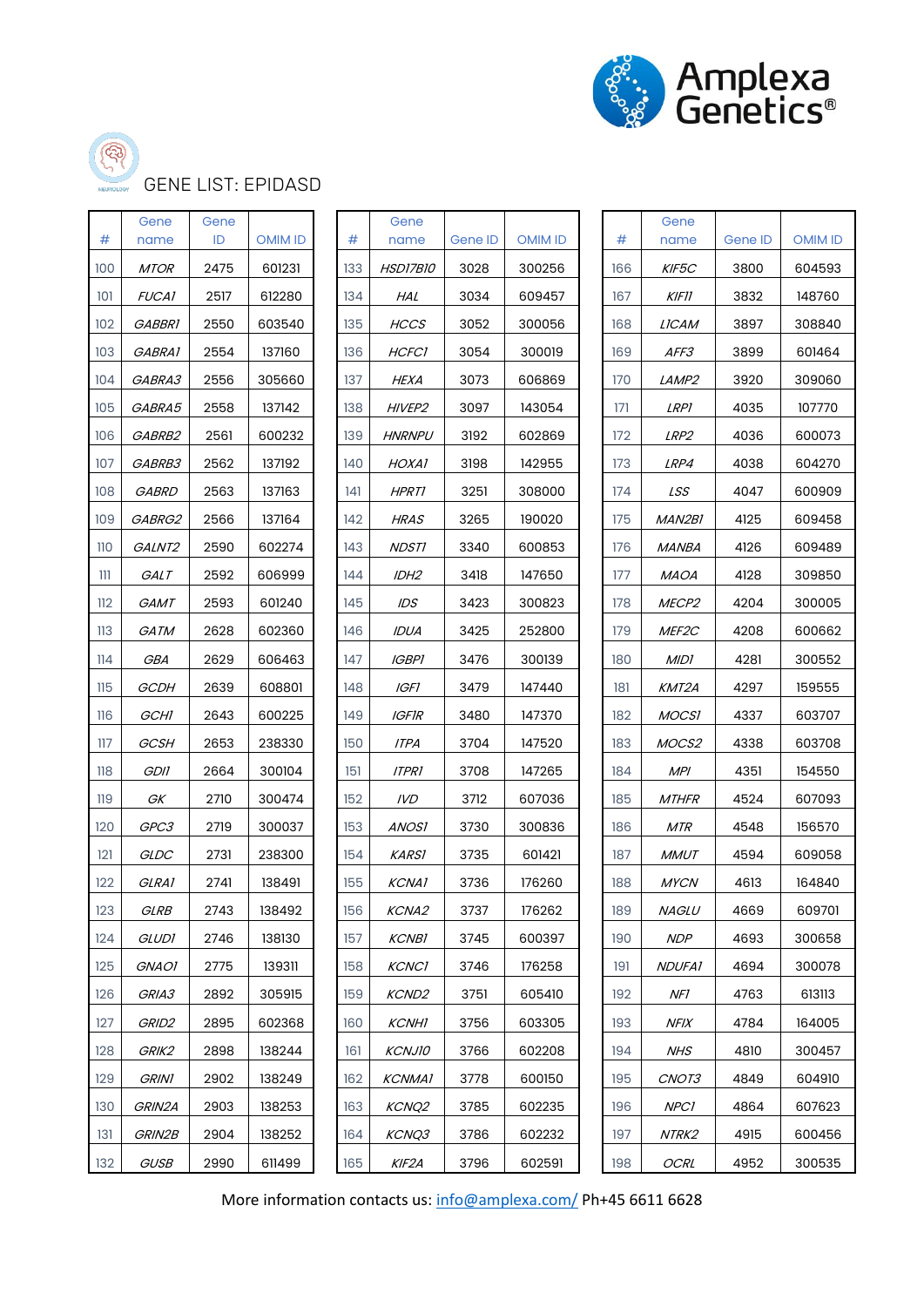



## GENE LIST: EPIDASD

| #   | Gene<br>name     | Gene<br>ID | <b>OMIM ID</b> | #   | Gene<br>name          | <b>Gene ID</b> | <b>OMIM ID</b> | #   | Gene<br>name         | Gene ID | <b>OMIM ID</b> |
|-----|------------------|------------|----------------|-----|-----------------------|----------------|----------------|-----|----------------------|---------|----------------|
| 199 | <b>OPHNI</b>     | 4983       | 300127         | 232 | <b>PURA</b>           | 5813           | 600473         | 265 | SOX5                 | 6660    | 604975         |
| 200 | OTC              | 5009       | 300461         | 233 | ALDH18A1              | 5832           | 138250         | 266 | <b>SOXII</b>         | 6664    | 600898         |
| 201 | <b>PAFAHIBI</b>  | 5048       | 601545         | 234 | <b>RFC1</b>           | 5981           | 102579         | 267 | <b>SPAST</b>         | 6683    | 604277         |
| 202 | PAH              | 5053       | 612349         | 235 | <b>RORA</b>           | 6095           | 600825         | 268 | <b>SPTANI</b>        | 6709    | 182810         |
| 203 | PAK3             | 5063       | 300142         | 236 | <b>RORB</b>           | 6096           | 601972         | 269 | CDKL5                | 6792    | 300203         |
| 204 | PAX6             | 5080       | 607108         | 237 | RPL10                 | 6134           | 312173         | 270 | STXIA                | 6804    | 186590         |
| 205 | <b>PCCA</b>      | 5095       | 232000         | 238 | RPS6KA3               | 6197           | 300075         | 271 | <b>STXBPI</b>        | 6812    | 602926         |
| 206 | PCCB             | 5096       | 232050         | 239 | <b>CLIPI</b>          | 6249           | 179838         | 272 | VAMP2                | 6844    | 185881         |
| 207 | <b>PCNT</b>      | 5116       | 605925         | 240 | <b>SCNIA</b>          | 6323           | 182389         | 273 | SYP                  | 6855    | 313475         |
| 208 | <i>PDHA1</i>     | 5160       | 300502         | 241 | <b>SCNIB</b>          | 6324           | 600235         | 274 | SYT1                 | 6857    | 185605         |
| 209 | <b>PDHB</b>      | 5162       | 179060         | 242 | SCN2A                 | 6326           | 182390         | 275 | <b>TAFI</b>          | 6872    | 313650         |
| 210 | <b>PEX1</b>      | 5189       | 602136         | 243 | SCN3A                 | 6328           | 182391         | 276 | TAF <sub>2</sub>     | 6873    | 604912         |
| 211 | PEX6             | 5190       | 601498         | 244 | SCN8A                 | 6334           | 600702         | 277 | <i>TBX1</i>          | 6899    | 602054         |
| 212 | PEX7             | 5191       | 601757         | 245 | <b>SGSH</b>           | 6448           | 605270         | 278 | TCF4                 | 6925    | 602272         |
| 213 | PEX12            | 5193       | 601758         | 246 | SHH                   | 6469           | 600725         | 279 | <b>TGIFI</b>         | 7050    | 602630         |
| 214 | <b>SERPINII</b>  | 5274       | 602445         | 247 | ST3GAL3               | 6487           | 606494         | 280 | <i><b>TSPAN7</b></i> | 7102    | 300096         |
| 215 | PIGA             | 5277       | 311770         | 248 | STIL                  | 6491           | 181590         | 281 | <b>TRIO</b>          | 7204    | 601893         |
| 216 | PIK3CA           | 5290       | 171834         | 249 | SIX3                  | 6496           | 603714         | 282 | <b>TSC1</b>          | 7248    | 605284         |
| 217 | <b>PLP1</b>      | 5354       | 300401         | 250 | SKI                   | 6497           | 164780         | 283 | TSC <sub>2</sub>     | 7249    | 191092         |
| 218 | PMM <sub>2</sub> | 5373       | 601785         | 251 | <b>SLCIAI</b>         | 6505           | 133550         | 284 | <b>TUBG1</b>         | 7283    | 191135         |
| 219 | <b>POLG</b>      | 5428       | 174763         | 252 | SLCIA2                | 6506           | 600300         | 285 | UBE2A                | 7319    | 312180         |
| 220 | <b>POUIFI</b>    | 5449       | 173110         | 253 | <i>SLC2A1</i>         | 6513           | 138140         | 286 | <i>UBE3A</i>         | 7337    | 601623         |
| 221 | PPP2R5D          | 5528       | 601646         | 254 | SLC6A1                | 6529           | 137165         | 287 | <b>SLC35A2</b>       | 7355    | 314375         |
| 222 | PPP3CA           | 5530       | 114105         | 255 | <i>SLC6A4</i>         | 6532           | 182138         | 288 | <b>UGDH</b>          | 7358    | 603370         |
| 223 | PPT1             | 5538       | 600722         | 256 | SLC6A8                | 6535           | 300036         | 289 | KDM6A                | 7403    | 300128         |
| 224 | MAP2K1           | 5604       | 176872         | 257 | <b>SLC16A2</b>        | 6567           | 300095         | 290 | <b>VARSI</b>         | 7407    | 192150         |
| 225 | <b>PRODH</b>     | 5625       | 606810         | 258 | SMARCA2               | 6595           | 600014         | 291 | <b>VCP</b>           | 7415    | 601023         |
| 226 | <b>PRPS1</b>     | 5631       | 311850         | 259 | SMARCA4               | 6597           | 603254         | 292 | EZR                  | 7430    | 123900         |
| 227 | <b>RELN</b>      | 5649       | 600514         | 260 | <b>SMARCB1</b>        | 6598           | 601607         | 293 | <i>VLDLR</i>         | 7436    | 192977         |
| 228 | PSAP             | 5660       | 176801         | 261 | <i><b>SMARCEI</b></i> | 6605           | 603111         | 294 | <i>YWHAG</i>         | 7532    | 605356         |
| 229 | <b>PTEN</b>      | 5728       | 601728         | 262 | <b>SMS</b>            | 6611           | 300105         | 295 | ZIC2                 | 7546    | 603073         |
| 230 | <b>PTPNII</b>    | 5781       | 176876         | 263 | SNAP25                | 6616           | 600322         | 296 | ZNF711               | 7552    | 314990         |
| 231 | PTS              | 5805       | 612719         | 264 | SON                   | 6651           | 182465         | 297 | ZNF41                | 7592    | 314995         |

| #   | Gene<br>name    | Gene ID | OMIM ID | #  |
|-----|-----------------|---------|---------|----|
| 232 | <i>PURA</i>     | 5813    | 600473  | 26 |
| 233 | <i>ALDH18A1</i> | 5832    | 138250  | 26 |
| 234 | <i>RFC1</i>     | 5981    | 102579  | 26 |
| 235 | <i>RORA</i>     | 6095    | 600825  | 26 |
| 236 | <i>RORB</i>     | 6096    | 601972  | 26 |
| 237 | <i>RPL10</i>    | 6134    | 312173  | 27 |
| 238 | <i>RPS6KA3</i>  | 6197    | 300075  | 27 |
| 239 | CLIPI           | 6249    | 179838  | 27 |
| 240 | SCNIA           | 6323    | 182389  | 27 |
| 241 | <i>SCNIB</i>    | 6324    | 600235  | 27 |
| 242 | <i>SCN2A</i>    | 6326    | 182390  | 27 |
| 243 | <i>SCN3A</i>    | 6328    | 182391  | 27 |
| 244 | <i>SCN8A</i>    | 6334    | 600702  | 27 |
| 245 | <i>SGSH</i>     | 6448    | 605270  | 27 |
| 246 | <i>SHH</i>      | 6469    | 600725  | 27 |
| 247 | <i>ST3GAL3</i>  | 6487    | 606494  | 28 |
| 248 | STIL            | 6491    | 181590  | 28 |
| 249 | <i>SIX3</i>     | 6496    | 603714  | 28 |
| 250 | SKI             | 6497    | 164780  | 28 |
| 251 | SLCIAI          | 6505    | 133550  | 28 |
| 252 | <i>SLCIA2</i>   | 6506    | 600300  | 28 |
| 253 | <i>SLC2A1</i>   | 6513    | 138140  | 28 |
| 254 | <i>SLC6A1</i>   | 6529    | 137165  | 28 |
| 255 | <i>SLC6A4</i>   | 6532    | 182138  | 28 |
| 256 | <i>SLC6A8</i>   | 6535    | 300036  | 28 |
| 257 | <i>SLC16A2</i>  | 6567    | 300095  | 29 |
| 258 | <i>SMARCA2</i>  | 6595    | 600014  | 29 |
| 259 | <i>SMARCA4</i>  | 6597    | 603254  | 29 |
| 260 | <i>SMARCB1</i>  | 6598    | 601607  | 29 |
| 261 | <i>SMARCEI</i>  | 6605    | 603111  | 29 |
| 262 | SMS             | 6611    | 300105  | 29 |
| 263 | <i>SNAP25</i>   | 6616    | 600322  | 29 |
| 264 | SON             | 6651    | 182465  | 29 |

| #   | Gene<br>name     | Gene<br>ID | <b>OMIM ID</b> | #   | Gene<br>name    | Gene ID | <b>OMIM ID</b> | #   | Gene<br>name   | Gene ID | OMIM ID |
|-----|------------------|------------|----------------|-----|-----------------|---------|----------------|-----|----------------|---------|---------|
| 199 | <b>OPHNI</b>     | 4983       | 300127         | 232 | PURA            | 5813    | 600473         | 265 | <i>SOX5</i>    | 6660    | 604975  |
| 200 | OTC              | 5009       | 300461         | 233 | <i>ALDHI8A1</i> | 5832    | 138250         | 266 | <i>SOXII</i>   | 6664    | 600898  |
| 201 | <i>PAFAHIBI</i>  | 5048       | 601545         | 234 | <b>RFC1</b>     | 5981    | 102579         | 267 | SPAST          | 6683    | 604277  |
| 202 | PAH              | 5053       | 612349         | 235 | RORA            | 6095    | 600825         | 268 | <b>SPTANI</b>  | 6709    | 182810  |
| 203 | РАКЗ             | 5063       | 300142         | 236 | <b>RORB</b>     | 6096    | 601972         | 269 | <i>CDKL5</i>   | 6792    | 300203  |
| 204 | <i>PAX6</i>      | 5080       | 607108         | 237 | <b>RPL10</b>    | 6134    | 312173         | 270 | STXIA          | 6804    | 186590  |
| 205 | PCCA             | 5095       | 232000         | 238 | RPS6KA3         | 6197    | 300075         | 271 | <i>STXBPI</i>  | 6812    | 602926  |
| 206 | <b>PCCB</b>      | 5096       | 232050         | 239 | <b>CLIPI</b>    | 6249    | 179838         | 272 | <i>VAMP2</i>   | 6844    | 185881  |
| 207 | <b>PCNT</b>      | 5116       | 605925         | 240 | SCNIA           | 6323    | 182389         | 273 | <b>SYP</b>     | 6855    | 313475  |
| 208 | <i>PDHA1</i>     | 5160       | 300502         | 241 | <b>SCNIB</b>    | 6324    | 600235         | 274 | SYT1           | 6857    | 185605  |
| 209 | <i>PDHB</i>      | 5162       | 179060         | 242 | SCN2A           | 6326    | 182390         | 275 | TAFI           | 6872    | 313650  |
| 210 | PEX1             | 5189       | 602136         | 243 | <i>SCN3A</i>    | 6328    | 182391         | 276 | <i>TAF2</i>    | 6873    | 604912  |
| 211 | <i>PEX6</i>      | 5190       | 601498         | 244 | SCN8A           | 6334    | 600702         | 277 | TBX1           | 6899    | 602054  |
| 212 | <i>PEX7</i>      | 5191       | 601757         | 245 | <i>SGSH</i>     | 6448    | 605270         | 278 | TCF4           | 6925    | 602272  |
| 213 | <i>PEX12</i>     | 5193       | 601758         | 246 | SHH             | 6469    | 600725         | 279 | TGIFI          | 7050    | 602630  |
| 214 | <b>SERPINII</b>  | 5274       | 602445         | 247 | <i>ST3GAL3</i>  | 6487    | 606494         | 280 | <i>TSPAN7</i>  | 7102    | 300096  |
| 215 | PIGA             | 5277       | 311770         | 248 | STIL            | 6491    | 181590         | 281 | <b>TRIO</b>    | 7204    | 601893  |
| 216 | <i>PIK3CA</i>    | 5290       | 171834         | 249 | <i>SIX3</i>     | 6496    | 603714         | 282 | <i>TSCI</i>    | 7248    | 605284  |
| 217 | PLPI             | 5354       | 300401         | 250 | SKI             | 6497    | 164780         | 283 | TSC2           | 7249    | 191092  |
| 218 | PMM <sub>2</sub> | 5373       | 601785         | 251 | <i>SLCIA1</i>   | 6505    | 133550         | 284 | <b>TUBG1</b>   | 7283    | 191135  |
| 219 | <i>POLG</i>      | 5428       | 174763         | 252 | SLCIA2          | 6506    | 600300         | 285 | UBE2A          | 7319    | 312180  |
| 220 | <b>POUIFI</b>    | 5449       | 173110         | 253 | <i>SLC2A1</i>   | 6513    | 138140         | 286 | <i>UBE3A</i>   | 7337    | 601623  |
| 221 | PPP2R5D          | 5528       | 601646         | 254 | SLC6A1          | 6529    | 137165         | 287 | <i>SLC35A2</i> | 7355    | 314375  |
| 222 | PPP3CA           | 5530       | 114105         | 255 | SLC6A4          | 6532    | 182138         | 288 | <b>UGDH</b>    | 7358    | 603370  |
| 223 | PPT1             | 5538       | 600722         | 256 | <i>SLC6A8</i>   | 6535    | 300036         | 289 | КDМ6А          | 7403    | 300128  |
| 224 | <i>MAP2K1</i>    | 5604       | 176872         | 257 | <i>SLC16A2</i>  | 6567    | 300095         | 290 | <i>VARSI</i>   | 7407    | 192150  |
| 225 | <b>PRODH</b>     | 5625       | 606810         | 258 | SMARCA2         | 6595    | 600014         | 291 | <b>VCP</b>     | 7415    | 601023  |
| 226 | <b>PRPS1</b>     | 5631       | 311850         | 259 | <i>SMARCA4</i>  | 6597    | 603254         | 292 | EZR            | 7430    | 123900  |
| 227 | <i>RELN</i>      | 5649       | 600514         | 260 | <i>SMARCBI</i>  | 6598    | 601607         | 293 | <i>VLDLR</i>   | 7436    | 192977  |
| 228 | <b>PSAP</b>      | 5660       | 176801         | 261 | <i>SMARCEI</i>  | 6605    | 603111         | 294 | <i>YWHAG</i>   | 7532    | 605356  |
| 229 | <b>PTEN</b>      | 5728       | 601728         | 262 | SMS             | 6611    | 300105         | 295 | ZIC2           | 7546    | 603073  |
| 230 | <b>PTPNII</b>    | 5781       | 176876         | 263 | SNAP25          | 6616    | 600322         | 296 | <i>ZNF711</i>  | 7552    | 314990  |
| 231 | PTS              | 5805       | 612719         | 264 | SON             | 6651    | 182465         | 297 | ZNF41          | 7592    | 314995  |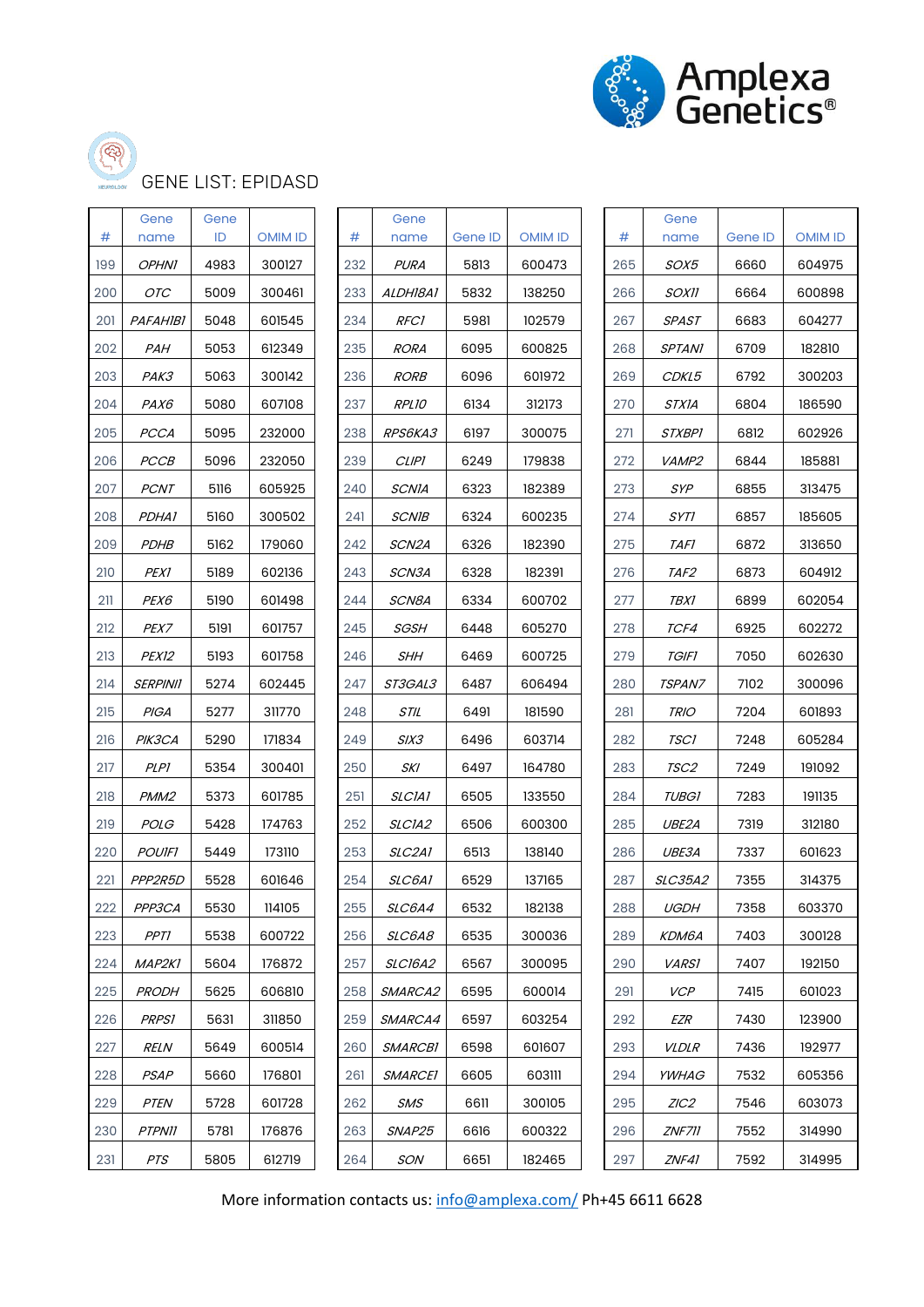

## GENE LIST: EPIDASD

| #   | Gene<br>name   | Gene<br>ID | <b>OMIM ID</b> | #   | Gene<br>name       | Gene ID | <b>OMIM ID</b> | #   | Gene<br>name     | Gene ID | <b>OMIM ID</b> |
|-----|----------------|------------|----------------|-----|--------------------|---------|----------------|-----|------------------|---------|----------------|
| 298 | <b>TUBAIA</b>  | 7846       | 602529         | 331 | EIF2B5             | 8893    | 603945         | 364 | <b>CERTI</b>     | 10087   | 604677         |
| 299 | ALDH5A1        | 7915       | 610045         | 332 | APIS2              | 8905    | 300629         | 365 | ATP6AP2          | 10159   | 300556         |
| 300 | EPM2A          | 7957       | 607566         | 333 | <b>CACNAIG</b>     | 8913    | 604065         | 366 | <b>SLC25A13</b>  | 10165   | 603859         |
| 301 | TUSC3          | 7991       | 601385         | 334 | <b>PIGQ</b>        | 9091    | 605754         | 367 | <b>SLC25A15</b>  | 10166   | 603861         |
| 302 | <b>PDHX</b>    | 8050       | 608769         | 335 | SMC3               | 9126    | 606062         | 368 | TNK2             | 10188   | 606994         |
| 303 | KMT2D          | 8085       | 602113         | 336 | SLC6A5             | 9152    | 604159         | 369 | ALG3             | 10195   | 608750         |
| 304 | NPRL3          | 8131       | 600928         | 337 | AP4MI              | 9179    | 602296         | 370 | <b>CNKSR1</b>    | 10256   | 603272         |
| 305 | USP9X          | 8239       | 300072         | 338 | <i>ZMYM3</i>       | 9203    | 300061         | 371 | <b>BCKDK</b>     | 10295   | 614901         |
| 306 | <b>RBM10</b>   | 8241       | 300080         | 339 | LGII               | 9211    | 604619         | 372 | LAMC3            | 10319   | 604349         |
| 307 | KDM5C          | 8242       | 314690         | 340 | <b>ADGRG1</b>      | 9289    | 604110         | 373 | <b>MICUI</b>     | 10367   | 605084         |
| 308 | <b>SMCIA</b>   | 8243       | 300040         | 341 | TRIP12             | 9320    | 604506         | 374 | CACNG2           | 10369   | 602911         |
| 309 | NAA10          | 8260       | 300013         | 342 | EFTUD <sub>2</sub> | 9343    | 603892         | 375 | TUBB3            | 10381   | 602661         |
| 310 | LAGE3          | 8270       | 300060         | 343 | <b>NRXN1</b>       | 9378    | 600565         | 376 | COG5             | 10466   | 606821         |
| 311 | <b>ARIDIA</b>  | 8289       | 603024         | 344 | NRXN2              | 9379    | 600566         | 377 | <i>ZBTB18</i>    | 10472   | 608433         |
| 312 | <b>TRRAP</b>   | 8295       | 603015         | 345 | PEX16              | 9409    | 603360         | 378 | <i>SLC9A6</i>    | 10479   | 300231         |
| 313 | CUL4B          | 8450       | 300304         | 346 | MED <sub>23</sub>  | 9439    | 605042         | 379 | <i>DEAFI</i>     | 10522   | 602635         |
| 314 | OGT            | 8473       | 300255         | 347 | MED17              | 9440    | 603810         | 380 | ARFGEF2          | 10564   | 605371         |
| 315 | <b>OFDI</b>    | 8481       | 300170         | 348 | ARHGEF6            | 9459    | 300267         | 381 | NPC <sub>2</sub> | 10577   | 601015         |
| 316 | PRSS12         | 8492       | 606709         | 349 | MAPK8IP1           | 9479    | 604641         | 382 | <b>STAMBP</b>    | 10617   | 606247         |
| 317 | <b>PPMID</b>   | 8493       | 605100         | 350 | PIGL               | 9487    | 605947         | 383 | NPRL2            | 10641   | 607072         |
| 318 | CASK           | 8573       | 300172         | 351 | <b>PMPCB</b>       | 9512    | 603131         | 384 | <b>CERS1</b>     | 10715   | 606919         |
| 319 | PRKRA          | 8575       | 603424         | 352 | <b>TECR</b>        | 9524    | 610057         | 385 | <i>TBR1</i>      | 10716   | 604616         |
| 320 | <b>CTSF</b>    | 8722       | 603539         | 353 | GABBR2             | 9568    | 607340         | 386 | AP4B1            | 10717   | 607245         |
| 321 | GPAA1          | 8733       | 603048         | 354 | GOSR2              | 9570    | 604027         | 387 | <b>RAII</b>      | 10743   | 607642         |
| 322 | <b>CRADD</b>   | 8738       | 603454         | 355 | DEPDC5             | 9681    | 614191         | 388 | <b>ZMYNDII</b>   | 10771   | 608668         |
| 323 | <i>RABIIA</i>  | 8766       | 605570         | 356 | FRMPD4             | 9758    | 300838         | 389 | <b>FTCD</b>      | 10841   | 606806         |
| 324 | <b>DPMI</b>    | 8813       | 603503         | 357 | HDAC4              | 9759    | 605314         | 390 | <b>SRCAP</b>     | 10847   | 611421         |
| 325 | <b>HESX1</b>   | 8820       | 601802         | 358 | ZEB2               | 9839    | 605802         | 391 | MID <sub>2</sub> | 11043   | 300204         |
| 326 | <b>SYNGAPI</b> | 8831       | 603384         | 359 | MED <sub>12</sub>  | 9968    | 300188         | 392 | <b>ILIRAPLI</b>  | 11141   | 300206         |
| 327 | ST3GAL5        | 8869       | 604402         | 360 | AKT3               | 10000   | 611223         | 393 | <i>WDR45</i>     | 11152   | 300526         |
| 328 | EIF2B4         | 8890       | 606687         | 361 | <b>HUWEI</b>       | 10075   | 300697         | 394 | AP4S1            | 11154   | 607243         |
| 329 | <i>EIF2B3</i>  | 8891       | 606273         | 362 | ATP9A              | 10079   | 609126         | 395 | <i>ERLIN2</i>    | 11160   | 611605         |
| 330 | EIF2B2         | 8892       | 606454         | 363 | <b>PQBPI</b>       | 10084   | 300463         | 396 | PLPBP            | 11212   | 604436         |

|     | Gene            |         |         |    |
|-----|-----------------|---------|---------|----|
| #   | name            | Gene ID | OMIM ID | #  |
| 331 | EIF2B5          | 8893    | 603945  | 36 |
| 332 | <i>APIS2</i>    | 8905    | 300629  | 36 |
| 333 | <i>CACNAIG</i>  | 8913    | 604065  | 36 |
| 334 | <b>PIGQ</b>     | 9091    | 605754  | 36 |
| 335 | <i>SMC3</i>     | 9126    | 606062  | 36 |
| 336 | <i>SLC6A5</i>   | 9152    | 604159  | 36 |
| 337 | <i>AP4MI</i>    | 9179    | 602296  | 37 |
| 338 | <i>ZMYM3</i>    | 9203    | 300061  | 37 |
| 339 | LGII            | 9211    | 604619  | 37 |
| 340 | <i>ADGRGI</i>   | 9289    | 604110  | 37 |
| 341 | <i>TRIP12</i>   | 9320    | 604506  | 37 |
| 342 | <i>EFTUD2</i>   | 9343    | 603892  | 37 |
| 343 | <i>NRXN1</i>    | 9378    | 600565  | 37 |
| 344 | <i>NRXN2</i>    | 9379    | 600566  | 37 |
| 345 | <i>PEX16</i>    | 9409    | 603360  | 37 |
| 346 | <i>MED23</i>    | 9439    | 605042  | 37 |
| 347 | <i>MED17</i>    | 9440    | 603810  | 38 |
| 348 | <i>ARHGEF6</i>  | 9459    | 300267  | 38 |
| 349 | <i>MAPK8IPI</i> | 9479    | 604641  | 38 |
| 350 | PIGL            | 9487    | 605947  | 38 |
| 351 | PMPCB           | 9512    | 603131  | 38 |
| 352 | <i>TECR</i>     | 9524    | 610057  | 38 |
| 353 | <i>GABBR2</i>   | 9568    | 607340  | 38 |
| 354 | GOSR2           | 9570    | 604027  | 38 |
| 355 | <i>DEPDC5</i>   | 9681    | 614191  | 38 |
| 356 | <i>FRMPD4</i>   | 9758    | 300838  | 38 |
| 357 | <i>HDAC4</i>    | 9759    | 605314  | 39 |
| 358 | <i>ZEB2</i>     | 9839    | 605802  | 39 |
| 359 | <i>MED12</i>    | 9968    | 300188  | 39 |
| 360 | AKT3            | 10000   | 611223  | 39 |
| 361 | <i>HUWEI</i>    | 10075   | 300697  | 39 |
| 362 | ATP9A           | 10079   | 609126  | 39 |
|     |                 |         |         |    |

| #   | Gene<br>name    | Gene ID | OMIM ID |  |  |
|-----|-----------------|---------|---------|--|--|
| 364 | <i>CERTI</i>    | 10087   | 604677  |  |  |
| 365 | <i>ATP6AP2</i>  | 10159   | 300556  |  |  |
| 366 | <i>SLC25A13</i> | 10165   | 603859  |  |  |
| 367 | <i>SLC25A15</i> | 10166   | 603861  |  |  |
| 368 | <i>TNK2</i>     | 10188   | 606994  |  |  |
| 369 | <i>ALG3</i>     | 10195   | 608750  |  |  |
| 370 | <i>CNKSR1</i>   | 10256   | 603272  |  |  |
| 371 | <i>BCKDK</i>    | 10295   | 614901  |  |  |
| 372 | <i>LAMC3</i>    | 10319   | 604349  |  |  |
| 373 | <b>MICUI</b>    | 10367   | 605084  |  |  |
| 374 | <i>CACNG2</i>   | 10369   | 602911  |  |  |
| 375 | <i>TUBB3</i>    | 10381   | 602661  |  |  |
| 376 | <i>COG5</i>     | 10466   | 606821  |  |  |
| 377 | <i>ZBTB18</i>   | 10472   | 608433  |  |  |
| 378 | <i>SLC9A6</i>   | 10479   | 300231  |  |  |
| 379 | <i>DEAFI</i>    | 10522   | 602635  |  |  |
| 380 | <i>ARFGEF2</i>  | 10564   | 605371  |  |  |
| 381 | <i>NPC2</i>     | 10577   | 601015  |  |  |
| 382 | <i>STAMBP</i>   | 10617   | 606247  |  |  |
| 383 | NPRL2           | 10641   | 607072  |  |  |
| 384 | <i>CERSI</i>    | 10715   | 606919  |  |  |
| 385 | TBRI            | 10716   | 604616  |  |  |
| 386 | AP4BI           | 10717   | 607245  |  |  |
| 387 | RAII            | 10743   | 607642  |  |  |
| 388 | <i>ZMYNDII</i>  | 10771   | 608668  |  |  |
| 389 | <i>FTCD</i>     | 10841   | 606806  |  |  |
| 390 | <i>SRCAP</i>    | 10847   | 611421  |  |  |
| 391 | MID2            | 11043   | 300204  |  |  |
| 392 | ILIRAPLI        | 11141   | 300206  |  |  |
| 393 | <i>WDR45</i>    | 11152   | 300526  |  |  |
| 394 | AP4SI           | 11154   | 607243  |  |  |
| 395 | <i>ERLIN2</i>   | 11160   | 611605  |  |  |
| 396 | PLPBP           | 11212   | 604436  |  |  |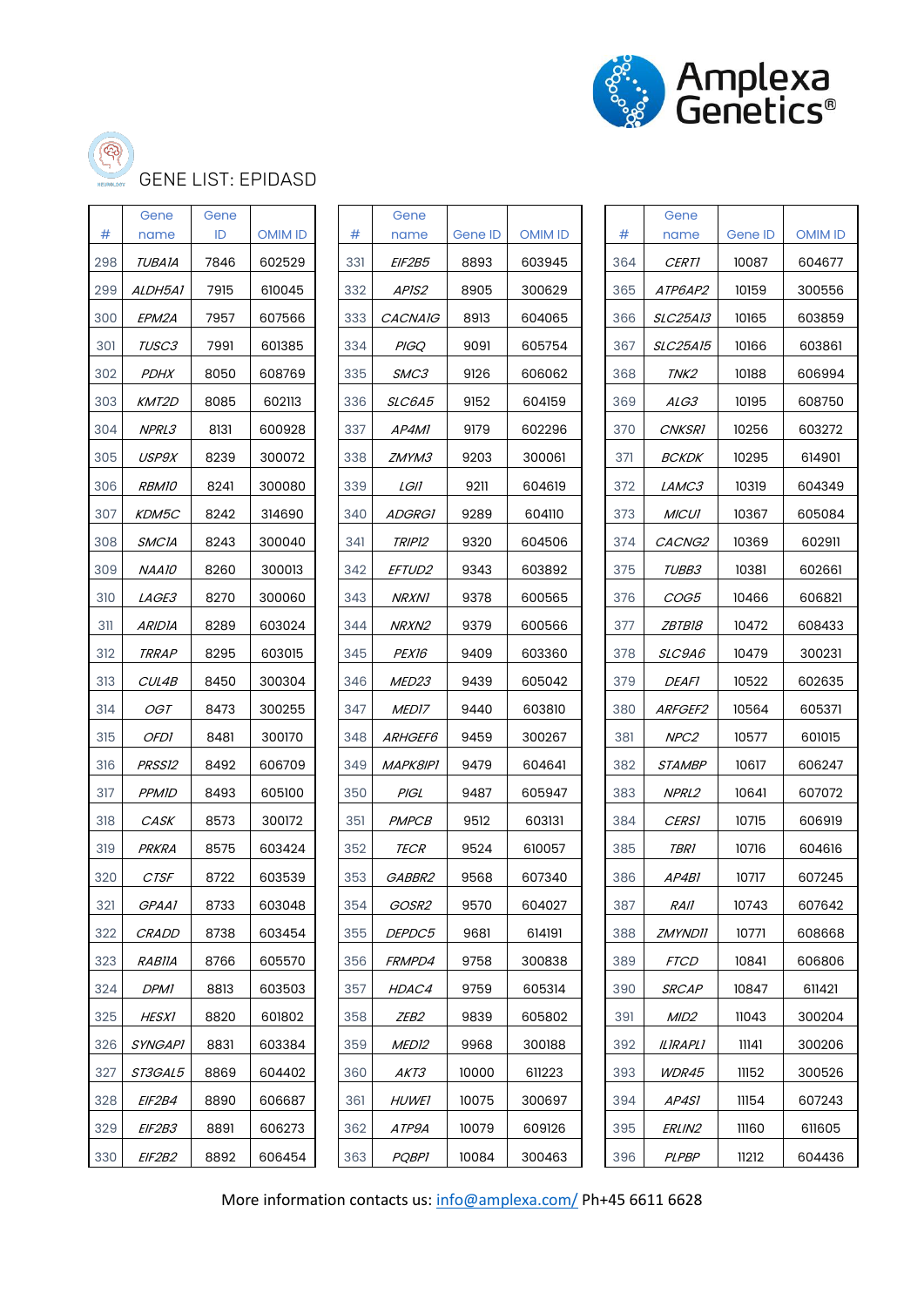

ඐ

#### GENLISTE: EPIDASD

| #   | Gene<br>name      | Gene<br>ID | <b>OMIM ID</b> | #   | Gene<br>name          | Gene ID | <b>OMIM ID</b> | #   | Gene<br>name        | Gene ID | <b>OMIM ID</b> |
|-----|-------------------|------------|----------------|-----|-----------------------|---------|----------------|-----|---------------------|---------|----------------|
| 397 | <b>MANIBI</b>     | 11253      | 604346         | 430 | <b>PIGN</b>           | 23556   | 606097         | 463 | MBTPS2              | 51360   | 300294         |
| 398 | <i>TREX1</i>      | 11277      | 606609         | 431 | KIF4A                 | 24137   | 300521         | 464 | ACTL6B              | 51412   | 612458         |
| 399 | KLF8              | 11279      | 300286         | 432 | <b>FTSJI</b>          | 24140   | 300499         | 465 | <b>PIGT</b>         | 51604   | 610272         |
| 400 | <b>PNKP</b>       | 11284      | 605610         | 433 | <b>NIPBL</b>          | 25836   | 608667         | 466 | OTUD6B              | 51633   | 612021         |
| 401 | <b>NTNG1</b>      | 22854      | 608818         | 434 | <b>MMACHC</b>         | 25974   | 609831         | 467 | <b>MPC1</b>         | 51660   | 614738         |
| 402 | CNKSR2            | 22866      | 300724         | 435 | <b>NECAPI</b>         | 25977   | 611623         | 468 | UPB1                | 51733   | 606673         |
| 403 | SHANK2            | 22941      | 603290         | 436 | <b>SETBPI</b>         | 26040   | 611060         | 469 | <b>WWOX</b>         | 51741   | 605131         |
| 404 | <b>CEP152</b>     | 22995      | 613529         | 437 | CNTNAP2               | 26047   | 604569         | 470 | TUBA8               | 51807   | 605742         |
| 405 | WDFY3             | 23001      | 617485         | 438 | DNM3                  | 26052   | 611445         | 471 | NLGN3               | 54413   | 300336         |
| 406 | MYTIL             | 23040      | 613084         | 439 | AUTS2                 | 26053   | 607270         | 472 | P4HTM               | 54681   | 614584         |
| 407 | IQSEC2            | 23096      | 300522         | 440 | ZBTB20                | 26137   | 606025         | 473 | <b>PDPI</b>         | 54704   | 605993         |
| 408 | <b>POGZ</b>       | 23126      | 614787         | 441 | FBXL3                 | 26224   | 605653         | 474 | AHII                | 54806   | 608894         |
| 409 | PHF8              | 23133      | 300560         | 442 | <b>PHGDH</b>          | 26227   | 606879         | 475 | <b>NDE1</b>         | 54820   | 609449         |
| 410 | MAPK8IP3          | 23162      | 605431         | 443 | SLC17A5               | 26503   | 604322         | 476 | CC <sub>2</sub> DIA | 54862   | 610055         |
| 411 | <b>RHOBTB2</b>    | 23221      | 607352         | 444 | AGOI                  | 26523   | 606228         | 477 | <b>QRICHI</b>       | 54870   | 617387         |
| 412 | ARHGEF9           | 23229      | 300429         | 445 | <b>NBEA</b>           | 26960   | 604889         | 478 | <b>PIGG</b>         | 54872   | 616918         |
| 413 | <b>PLCB1</b>      | 23236      | 607120         | 446 | <b>FOXPI</b>          | 27086   | 605515         | 479 | <b>BCOR</b>         | 54880   | 300485         |
| 414 | PACS2             | 23241      | 610423         | 447 | KCNH <sub>5</sub>     | 27133   | 605716         | 480 | NSUN2               | 54888   | 610916         |
| 415 | DDHD <sub>2</sub> | 23259      | 615003         | 448 | PGAP2                 | 27315   | 615187         | 481 | <b>PIGX</b>         | 54965   | 610276         |
| 416 | CAMTA1            | 23261      | 611501         | 449 | CCDC22                | 28952   | 300859         | 482 | CLN6                | 54982   | 606725         |
| 417 | SATB2             | 23314      | 608148         | 450 | SETD2                 | 29072   | 612778         | 483 | PHIP                | 55023   | 612870         |
| 418 | CUX2              | 23316      | 610648         | 451 | <b>ANKRD11</b>        | 29123   | 611192         | 484 | <b>SOBP</b>         | 55084   | 613667         |
| 419 | WASHC4            | 23325      | 615748         | 452 | ALG6                  | 29929   | 604566         | 485 | <b>PNPO</b>         | 55163   | 603287         |
| 420 | NEDD4L            | 23327      | 606384         | 453 | CERS2                 | 29956   | 606920         | 486 | <b>LINS1</b>        | 55180   | 610350         |
| 421 | <b>SYNEI</b>      | 23345      | 608441         | 454 | <b>NSDHL</b>          | 50814   | 300275         | 487 | SETD5               | 55209   | 615743         |
| 422 | <i>MED13L</i>     | 23389      | 608771         | 455 | <b>SHANK1</b>         | 50944   | 604999         | 488 | <b>TMLHE</b>        | 55217   | 300777         |
| 423 | <b>ADNP</b>       | 23394      | 611386         | 456 | <b>TPRKB</b>          | 51002   | 608680         | 489 | ELP2                | 55250   | 616054         |
| 424 | <i>LARS2</i>      | 23395      | 604544         | 457 | <b>ZDHHC9</b>         | 51114   | 300646         | 490 | SLC35CI             | 55343   | 605881         |
| 425 | <i>GRIPI</i>      | 23426      | 604597         | 458 | <i><b>IER3IP1</b></i> | 51124   | 609382         | 491 | <b>POMGNTI</b>      | 55624   | 606822         |
| 426 | AP4E1             | 23431      | 607244         | 459 | <b>RLIM</b>           | 51132   | 300379         | 492 | CHD7                | 55636   | 608892         |
| 427 | <i>SLC35A3</i>    | 23443      | 605632         | 460 | <b>CRBN</b>           | 51185   | 609262         | 493 | <b>OSGEP</b>        | 55644   | 610107         |
| 428 | <i>KAT6B</i>      | 23522      | 605880         | 461 | <b>PIGP</b>           | 51227   | 605938         | 494 | PIGV                | 55650   | 610274         |
| 429 | MAPK8IP2          | 23542      | 607755         | 462 | <b>KCNK9</b>          | 51305   | 605874         | 495 | <b>PACSI</b>        | 55690   | 607492         |

| #   | Gene<br>name   | Gene ID | OMIM ID | #  |
|-----|----------------|---------|---------|----|
| 430 | PIGN           | 23556   | 606097  | 46 |
| 431 | KIF4A          | 24137   | 300521  | 46 |
| 432 | FTSJ1          | 24140   | 300499  | 46 |
| 433 | <i>NIPBL</i>   | 25836   | 608667  | 46 |
| 434 | <i>MMACHC</i>  | 25974   | 609831  | 46 |
| 435 | <i>NECAPI</i>  | 25977   | 611623  | 46 |
| 436 | <i>SETBPI</i>  | 26040   | 611060  | 46 |
| 437 | <i>CNTNAP2</i> | 26047   | 604569  | 47 |
| 438 | <i>DNM3</i>    | 26052   | 611445  | 47 |
| 439 | <i>AUTS2</i>   | 26053   | 607270  | 47 |
| 440 | <i>ZBTB20</i>  | 26137   | 606025  | 47 |
| 441 | <i>FBXL3</i>   | 26224   | 605653  | 47 |
| 442 | <i>PHGDH</i>   | 26227   | 606879  | 47 |
| 443 | <i>SLC17A5</i> | 26503   | 604322  | 47 |
| 444 | <i>AGOI</i>    | 26523   | 606228  | 47 |
| 445 | <i>NBEA</i>    | 26960   | 604889  | 47 |
| 446 | <i>FOXPI</i>   | 27086   | 605515  | 47 |
| 447 | <i>KCNH5</i>   | 27133   | 605716  | 48 |
| 448 | <i>PGAP2</i>   | 27315   | 615187  | 48 |
| 449 | <i>CCDC22</i>  | 28952   | 300859  | 48 |
| 450 | <i>SETD2</i>   | 29072   | 612778  | 48 |
| 451 | <i>ANKRDII</i> | 29123   | 611192  | 48 |
| 452 | ALG6           | 29929   | 604566  | 48 |
| 453 | <i>CERS2</i>   | 29956   | 606920  | 48 |
| 454 | NSDHL          | 50814   | 300275  | 48 |
| 455 | <i>SHANK1</i>  | 50944   | 604999  | 48 |
| 456 | <i>TPRKB</i>   | 51002   | 608680  | 48 |
| 457 | <i>ZDHHC9</i>  | 51114   | 300646  | 49 |
| 458 | <i>IER3IP1</i> | 51124   | 609382  | 49 |
| 459 | RLIM           | 51132   | 300379  | 49 |
| 460 | <i>CRBN</i>    | 51185   | 609262  | 49 |
| 461 | PIGP           | 51227   | 605938  | 49 |
| 462 | <i>KCNK9</i>   | 51305   | 605874  | 49 |

| #   | Gene<br>name         | Gene ID | OMIM ID |
|-----|----------------------|---------|---------|
| 463 | <i>MBTPS2</i>        | 51360   | 300294  |
| 464 | <i>ACTL6B</i>        | 51412   | 612458  |
| 465 | PIGT                 | 51604   | 610272  |
| 466 | OTUD6B               | 51633   | 612021  |
| 467 | MPCI                 | 51660   | 614738  |
| 468 | UPBI                 | 51733   | 606673  |
| 469 | <i>WWOX</i>          | 51741   | 605131  |
| 470 | <i>TUBA8</i>         | 51807   | 605742  |
| 471 | NLGN3                | 54413   | 300336  |
| 472 | <i>P4HTM</i>         | 54681   | 614584  |
| 473 | PDPI                 | 54704   | 605993  |
| 474 | AHII                 | 54806   | 608894  |
| 475 | <i>NDEI</i>          | 54820   | 609449  |
| 476 | CC2DIA               | 54862   | 610055  |
| 477 | <i><b>QRICHI</b></i> | 54870   | 617387  |
| 478 | <i>PIGG</i>          | 54872   | 616918  |
| 479 | <i>BCOR</i>          | 54880   | 300485  |
| 480 | NSUN2                | 54888   | 610916  |
| 481 | PIGX                 | 54965   | 610276  |
| 482 | <i>CLN6</i>          | 54982   | 606725  |
| 483 | <i>PHIP</i>          | 55023   | 612870  |
| 484 | <i>SOBP</i>          | 55084   | 613667  |
| 485 | <i>PNPO</i>          | 55163   | 603287  |
| 486 | LINSI                | 55180   | 610350  |
| 487 | <i>SETD5</i>         | 55209   | 615743  |
| 488 | <i>TMLHE</i>         | 55217   | 300777  |
| 489 | <i>ELP2</i>          | 55250   | 616054  |
| 490 | <i>SLC35CI</i>       | 55343   | 605881  |
| 491 | POMGNTI              | 55624   | 606822  |
| 492 | <i>CHD7</i>          | 55636   | 608892  |
| 493 | <i>OSGEP</i>         | 55644   | 610107  |
| 494 | PIGV                 | 55650   | 610274  |
| 495 | <i>PACSI</i>         | 55690   | 607492  |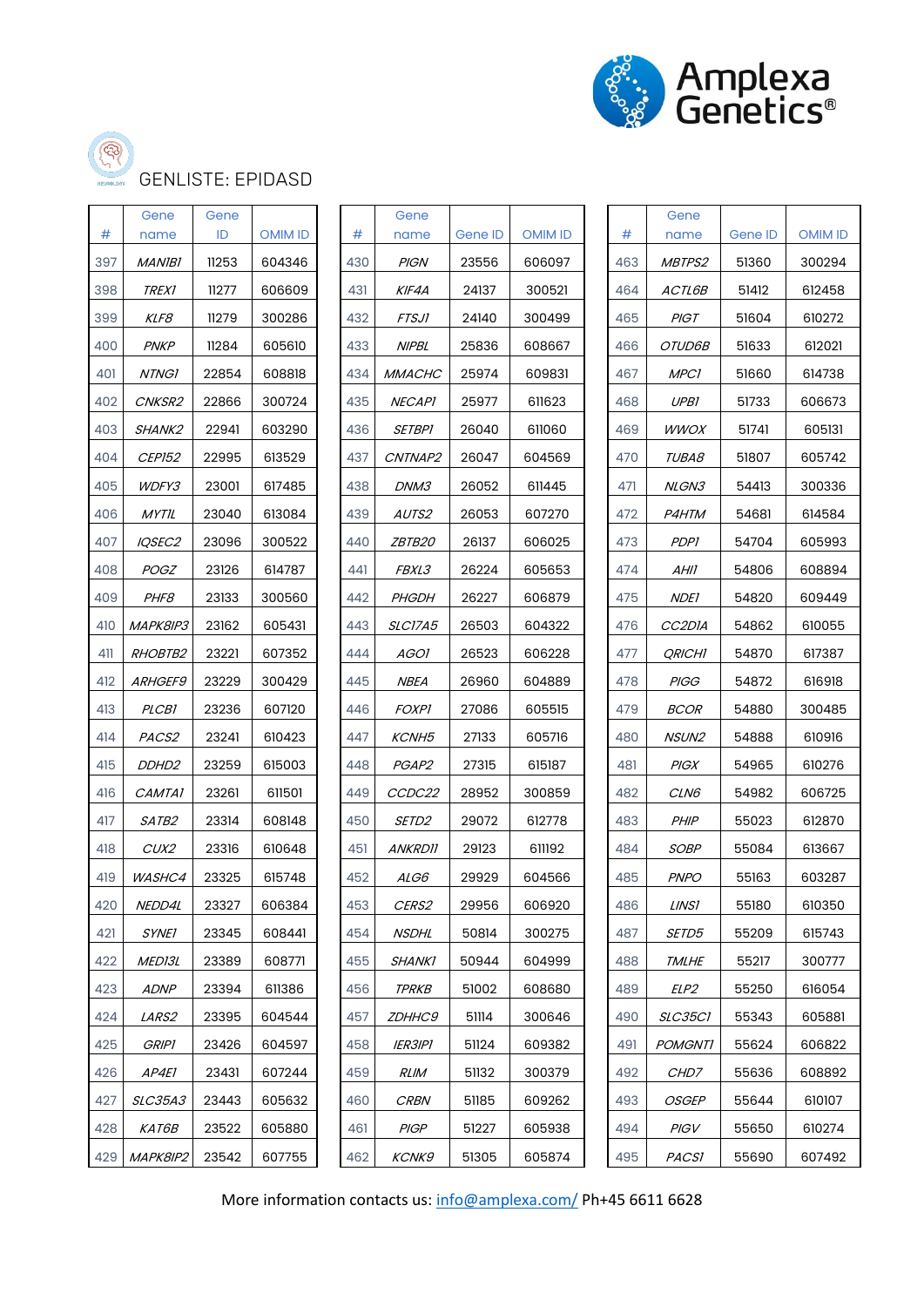

ශ

#### GENE LIST: EPIDASD

|     | Gene             | Gene  |                |     | Gene              |         |                |     | Gene            |         |                |
|-----|------------------|-------|----------------|-----|-------------------|---------|----------------|-----|-----------------|---------|----------------|
| #   | name             | ID    | <b>OMIM ID</b> | #   | name              | Gene ID | <b>OMIM ID</b> | #   | name            | Gene ID | <b>OMIM ID</b> |
| 496 | CDK5RAP2         | 55755 | 608201         | 529 | <b>MCPHI</b>      | 79648   | 607117         | 562 | <i>ADAT3</i>    | 113179  | 615302         |
| 497 | MBD5             | 55777 | 611472         | 530 | <b>TBLIXRI</b>    | 79718   | 608628         | 563 | SLC46A1         | 113235  | 611672         |
| 498 | ERMARD           | 55780 | 615532         | 531 | SLC25A22          | 79751   | 609302         | 564 | Cl2orf57        | 113246  | 615140         |
| 499 | <b>CENPJ</b>     | 55835 | 609279         | 532 | <i>FBXO31</i>     | 79791   | 609102         | 565 | CYP2UI          | 113612  | 610670         |
| 500 | HDAC8            | 55869 | 300269         | 533 | <b>EHMT1</b>      | 79813   | 607001         | 566 | <i>NUSI</i>     | 116150  | 610463         |
| 501 | ASHIL            | 55870 | 607999         | 534 | ALG13             | 79868   | 300776         | 567 | <i>RAB39B</i>   | 116442  | 300774         |
| 502 | <i>KMT2E</i>     | 55904 | 608444         | 535 | ZC3H14            | 79882   | 613279         | 568 | GRIN3A          | 116443  | 606650         |
| 503 | ALGI             | 56052 | 605907         | 536 | <b>DHDDS</b>      | 79947   | 608172         | 569 | GRIN3B          | 116444  | 606651         |
| 504 | <b>ANKH</b>      | 56172 | 605145         | 537 | PANK <sub>2</sub> | 80025   | 606157         | 570 | <i>TANGO2</i>   | 128989  | 616830         |
| 505 | KCNQ5            | 56479 | 607357         | 538 | <b>PGAPI</b>      | 80055   | 611655         | 571 | <b>KCNH8</b>    | 131096  | 608260         |
| 506 | FMN <sub>2</sub> | 56776 | 606373         | 539 | NAA15             | 80155   | 608000         | 572 | <b>UROCI</b>    | 131669  | 613012         |
| 507 | GATAD2B          | 57459 | 614998         | 540 | TTI2              | 80185   | 614426         | 573 | HGSNAT          | 138050  | 610453         |
| 508 | TBCID24          | 57465 | 613577         | 541 | KLHL15            | 80311   | 300980         | 574 | <b>PTCHDI</b>   | 139411  | 300828         |
| 509 | <i>SLC12A5</i>   | 57468 | 606726         | 542 | <i>ASXL3</i>      | 80816   | 615115         | 575 | MT-TLI          | 4567    | 590050         |
| 510 | SHROOM4          | 57477 | 300579         | 543 | <i>DOCK8</i>      | 81704   | 611432         | 576 | <b>PRICKLET</b> | 144165  | 608500         |
| 511 | <b>ARIDIB</b>    | 57492 | 614556         | 544 | LASIL             | 81887   | 300964         | 577 | <b>B3GLCT</b>   | 145173  | 610308         |
| 512 | <b>NLGN4X</b>    | 57502 | 300427         | 545 | <b>TRAPPC9</b>    | 83696   | 611966         | 578 | <i>KCTD7</i>    | 154881  | 611725         |
| 513 | <i>PCDH19</i>    | 57526 | 300460         | 546 | <i>MAGTI</i>      | 84061   | 300715         | 579 | <b>VPS13B</b>   | 157680  | 607817         |
| 514 | <i>HACEI</i>     | 57531 | 610876         | 547 | <b>RNF135</b>     | 84282   | 611358         | 580 | <i>ZDHHC15</i>  | 158866  | 300576         |
| 515 | <b>KCNTI</b>     | 57582 | 608167         | 548 | PHF6              | 84295   | 300414         | 581 | <b>PRICKLE2</b> | 166336  | 608501         |
| 516 | DIP2B            | 57609 | 611379         | 549 | <b>KIRREL3</b>    | 84623   | 607761         | 582 | <b>UBR1</b>     | 197131  | 605981         |
| 517 | <i>CHD8</i>      | 57680 | 610528         | 550 | <b>PIGO</b>       | 84720   | 614730         | 583 | HEPACAM         | 220296  | 611642         |
| 518 | ZSWIM6           | 57688 | 615951         | 551 | <b>SERAC1</b>     | 84947   | 614725         | 584 | <b>BRWD3</b>    | 254065  | 300553         |
| 519 | <i>EPG5</i>      | 57724 | 615068         | 552 | PIGY              | 84992   | 610662         | 585 | <i>MFSD8</i>    | 256471  | 611124         |
| 520 | KMT2C            | 58508 | 606833         | 553 | SHANK3            | 85358   | 606230         | 586 | <b>ASPM</b>     | 259266  | 605481         |
| 521 | <b>IRF2BPL</b>   | 64207 | 611720         | 554 | DOCK7             | 85440   | 615730         | 587 | <b>CHAMPI</b>   | 283489  | 616327         |
| 522 | <b>NSDI</b>      | 64324 | 606681         | 555 | <i>UBE3B</i>      | 89910   | 608047         | 588 | <b>KANSLI</b>   | 284058  | 612452         |
| 523 | ARV1             | 64801 | 611647         | 556 | <b>PIGM</b>       | 93183   | 610273         | 589 | PIGW            | 284098  | 610275         |
| 524 | <b>PORCN</b>     | 64840 | 300651         | 557 | PGAP3             | 93210   | 611801         | 590 | <b>SLC13A5</b>  | 284111  | 608305         |
| 525 | UPF3B            | 65109 | 300298         | 558 | FOXP <sub>2</sub> | 93986   | 605317         | 591 | LAMA1           | 284217  | 150320         |
| 526 | ALG12            | 79087 | 607144         | 559 | PRRT2             | 112476  | 614386         | 592 | WDR62           | 284403  | 613583         |
| 527 | <i>MBOAT7</i>    | 79143 | 606048         | 560 | <i>STX1B</i>      | 112755  | 601485         | 593 | UNC80           | 285175  | 612636         |
| 528 | SRD5A3           | 79644 | 611715         | 561 | TP53RK            | 112858  | 608679         | 594 | <b>NEXMIF</b>   | 340533  | 300524         |

| #   | Gene<br>name    | Gene ID | <b>OMIM ID</b> | #  |
|-----|-----------------|---------|----------------|----|
| 529 | <i>MCPHI</i>    | 79648   | 607117         | 56 |
| 530 | <i>TBLIXRI</i>  | 79718   | 608628         | 56 |
| 531 | <i>SLC25A22</i> | 79751   | 609302         | 56 |
| 532 | <i>FBXO31</i>   | 79791   | 609102         | 56 |
| 533 | EHMTI           | 79813   | 607001         | 56 |
| 534 | <i>ALG13</i>    | 79868   | 300776         | 56 |
| 535 | ZC3H14          | 79882   | 613279         | 56 |
| 536 | <i>DHDDS</i>    | 79947   | 608172         | 56 |
| 537 | <i>PANK2</i>    | 80025   | 606157         | 57 |
| 538 | <i>PGAPI</i>    | 80055   | 611655         | 57 |
| 539 | NAA15           | 80155   | 608000         | 57 |
| 540 | TTI2            | 80185   | 614426         | 57 |
| 541 | KLHL15          | 80311   | 300980         | 57 |
| 542 | <i>ASXL3</i>    | 80816   | 615115         | 57 |
| 543 | <i>DOCK8</i>    | 81704   | 611432         | 57 |
| 544 | <i>LASIL</i>    | 81887   | 300964         | 57 |
| 545 | <i>TRAPPC9</i>  | 83696   | 611966         | 57 |
| 546 | <i>MAGTI</i>    | 84061   | 300715         | 57 |
| 547 | <i>RNF135</i>   | 84282   | 611358         | 58 |
| 548 | <i>PHF6</i>     | 84295   | 300414         | 58 |
| 549 | <i>KIRREL3</i>  | 84623   | 607761         | 58 |
| 550 | <i>PIGO</i>     | 84720   | 614730         | 58 |
| 551 | <i>SERACI</i>   | 84947   | 614725         | 58 |
| 552 | PIGY            | 84992   | 610662         | 58 |
| 553 | <i>SHANK3</i>   | 85358   | 606230         | 58 |
| 554 | <i>DOCK7</i>    | 85440   | 615730         | 58 |
| 555 | <i>UBE3B</i>    | 89910   | 608047         | 58 |
| 556 | PIGM            | 93183   | 610273         | 58 |
| 557 | <i>PGAP3</i>    | 93210   | 611801         | 59 |
| 558 | <i>FOXP2</i>    | 93986   | 605317         | 59 |
| 559 | <i>PRRT2</i>    | 112476  | 614386         | 59 |
| 560 | <i>STXIB</i>    | 112755  | 601485         | 59 |
| 561 | <b>TP53PK</b>   | 112858  | 608679         | 59 |

|     | Gene            |         |                |
|-----|-----------------|---------|----------------|
| #   | name            | Gene ID | <b>OMIM ID</b> |
| 562 | <i>ADAT3</i>    | 113179  | 615302         |
| 563 | <i>SLC46A1</i>  | 113235  | 611672         |
| 564 | Cl2orf57        | 113246  | 615140         |
| 565 | <i>CYP2UI</i>   | 113612  | 610670         |
| 566 | <i>NUSI</i>     | 116150  | 610463         |
| 567 | <i>RAB39B</i>   | 116442  | 300774         |
| 568 | GRIN3A          | 116443  | 606650         |
| 569 | GRIN3B          | 116444  | 606651         |
| 570 | <i>TANGO2</i>   | 128989  | 616830         |
| 571 | <i>KCNH8</i>    | 131096  | 608260         |
| 572 | <i>UROCI</i>    | 131669  | 613012         |
| 573 | HGSNAT          | 138050  | 610453         |
| 574 | <i>PTCHDI</i>   | 139411  | 300828         |
| 575 | MT-TLI          | 4567    | 590050         |
| 576 | <i>PRICKLET</i> | 144165  | 608500         |
| 577 | <i>B3GLCT</i>   | 145173  | 610308         |
| 578 | <i>KCTD7</i>    | 154881  | 611725         |
| 579 | <i>VPS13B</i>   | 157680  | 607817         |
| 580 | <i>ZDHHC15</i>  | 158866  | 300576         |
| 581 | <i>PRICKLE2</i> | 166336  | 608501         |
| 582 | UBRI            | 197131  | 605981         |
| 583 | HEPACAM         | 220296  | 611642         |
| 584 | <i>BRWD3</i>    | 254065  | 300553         |
| 585 | <i>MFSD8</i>    | 256471  | 611124         |
| 586 | ASPM            | 259266  | 605481         |
| 587 | <i>CHAMPI</i>   | 283489  | 616327         |
| 588 | KANSLI          | 284058  | 612452         |
| 589 | PIGW            | 284098  | 610275         |
| 590 | <i>SLC13A5</i>  | 284111  | 608305         |
| 591 | LAMA1           | 284217  | 150320         |
| 592 | <i>WDR62</i>    | 284403  | 613583         |
| 593 | <i>UNC80</i>    | 285175  | 612636         |
| 594 | <i>NEXMIF</i>   | 340533  | 300524         |